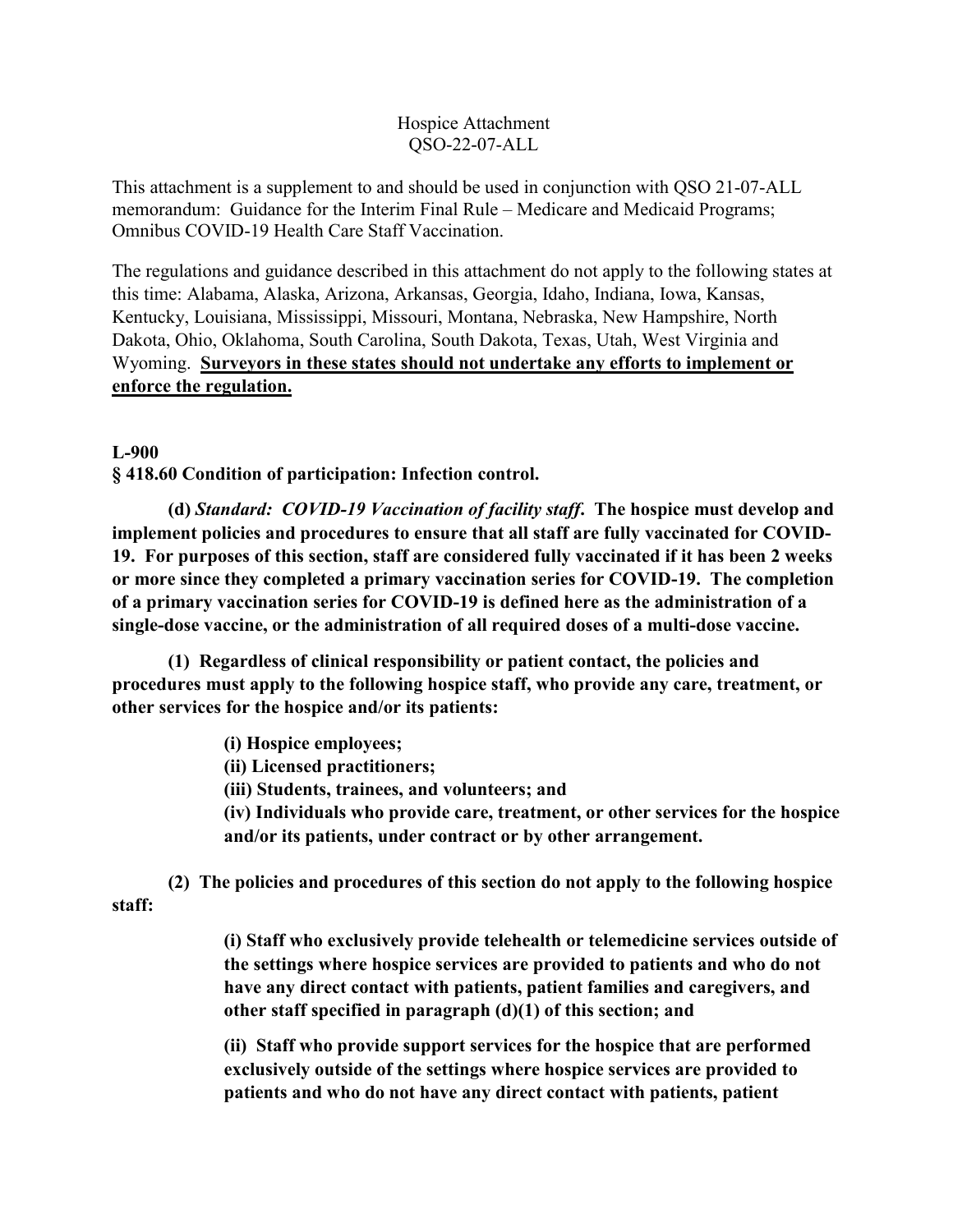**families and caregivers, and other staff specified in paragraph (d)(1) of this section.**

**(3) The policies and procedures must include, at a minimum, the following components:**

> **(i) A process for ensuring all staff specified in paragraph (d)(1) of this section (except for those staff who have pending requests for, or who have been granted, exemptions to the vaccination requirements of this section, or those staff for whom COVID-19 vaccination must be temporarily delayed, as recommended by CDC, due to clinical precautions and considerations) have received, at a minimum, a single-dose COVID-19 vaccine, or the first dose of the primary vaccination series for a multi-dose COVID-19 vaccine prior to staff providing any care, treatment, or other services for the hospice and/or its patients;**

> **(ii) A process for ensuring that all staff specified in paragraph (d)(1) of this section are fully vaccinated, except for those staff who have been granted exemptions to the vaccination requirements of this section, or those staff for whom COVID-19 vaccination must be temporarily delayed, as recommended by the CDC, due to clinical precautions and considerations;**

**(iii) A process for ensuring the implementation of additional precautions, intended to mitigate the transmission and spread of COVID-19, for all staff who are not fully vaccinated for COVID-19;**

**(iv) A process for tracking and securely documenting the COVID-19 vaccination status of all staff specified in paragraph (d)(1) of this section;**

**(v) A process for tracking and securely documenting the COVID-19 vaccination status of any staff who have obtained any booster doses as recommended by CDC;** 

**(vi) A process by which staff may request an exemption from the staff COVID-19 vaccination requirements based on an applicable Federal law;** 

**(vii) A process for tracking and securely documenting information provided by those staff who have requested, and for whom the hospice has granted, an exemption from the staff COVID-19 vaccination requirements;** 

**(viii) A process for ensuring that all documentation, which confirms recognized clinical contraindications to COVID-19 vaccines and which supports staff requests for medical exemptions from vaccination, has been signed and dated by a licensed practitioner, who is not the individual requesting the exemption, and who is acting within their respective scope of practice as defined by, and in accordance with, all applicable State and local laws, and for further ensuring that such documentation contains:**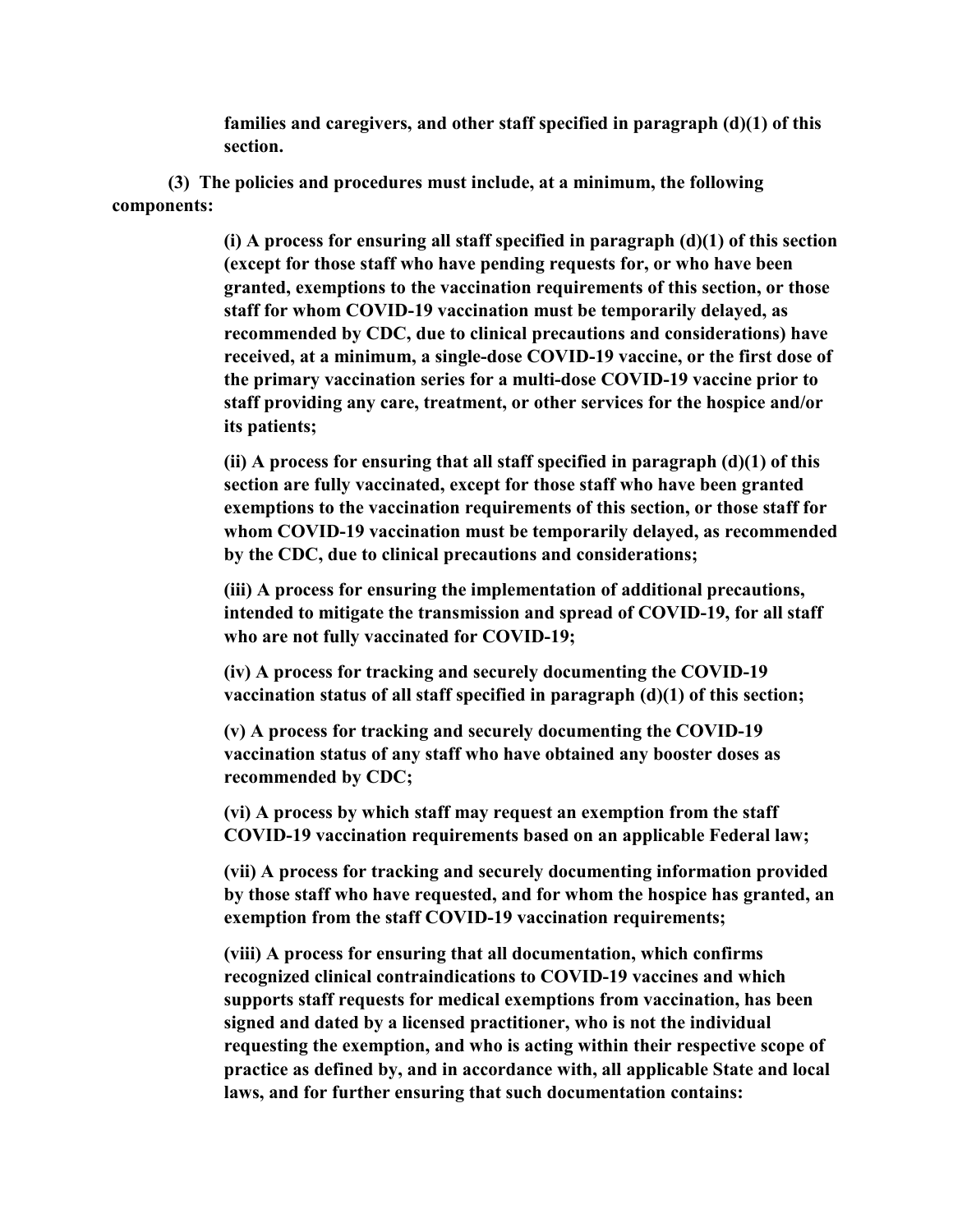**(A) All information specifying which of the authorized COVID-19 vaccines are clinically contraindicated for the staff member to receive and the recognized clinical reasons for the contraindications; and** 

**(B) A statement by the authenticating practitioner recommending that the staff member be exempted from the hospice's COVID-19 vaccination requirements for staff based on the recognized clinical contraindications;** 

**(ix) A process for ensuring the tracking and secure documentation of the vaccination status of staff for whom COVID-19 vaccination must be temporarily delayed, as recommended by the CDC, due to clinical precautions and considerations, including, but not limited to, individuals with acute illness secondary to COVID-19, and individuals who received monoclonal antibodies or convalescent plasma for COVID-19 treatment; and**

**(x) Contingency plans for staff who are not fully vaccinated for COVID-19.**

## **GUIDANCE**

## **DEFINITIONS**

**"Booster**,**"** per CDC, refers to a dose of vaccine administered when the initial sufficient immune response to the primary vaccination series is likely to have waned over time.

**"Clinical contraindication"** refers to conditions or risks that precludes the administration of a treatment or intervention. With regard to recognized clinical contraindications to receiving a COVID-19 vaccine, facilities should refer to the CDC informational document, *Summary Document for Interim Clinical Considerations for Use of COVID-19 Vaccines Currently Authorized in the United States*, accessed at [https://www.cdc.gov/vaccines/covid-](https://www.cdc.gov/vaccines/covid-19/downloads/summary-interim-clinical-considerations.pdf)[19/downloads/summary-interim-clinical-considerations.pdf.](https://www.cdc.gov/vaccines/covid-19/downloads/summary-interim-clinical-considerations.pdf) For COVID-19 vaccines, according to the CDC, a vaccine is clinically contraindicated if an individual has a severe allergic reaction (e.g., anaphylaxis) after a previous dose or to component of the COVID-19 vaccine or an immediate (within 4 hours of exposure) allergic reaction of any severity to a previous dose or known (diagnosed) allergy to a component of the vaccine.

**"Fully vaccinated"** refers to staff who are two weeks or more from completion of their primary vaccination series for COVID-19.

"**Good Faith Effort**" refers to a provider that has taken aggressive steps toward achieving compliance with staff vaccination requirement **and/or** the provider has no or has limited access to vaccine, and has documented attempts to access to the vaccine. **"Primary Vaccination Series"** refers to staff who have received a single-dose vaccine or all doses of a multi-dose vaccine for COVID-19.

**"Staff"** refers to individuals who provide any care, treatment, or other services for the hospice and/or its patients, including employees; licensed practitioners; adult students, trainees, and volunteers; and individuals who provide care, treatment, or other services for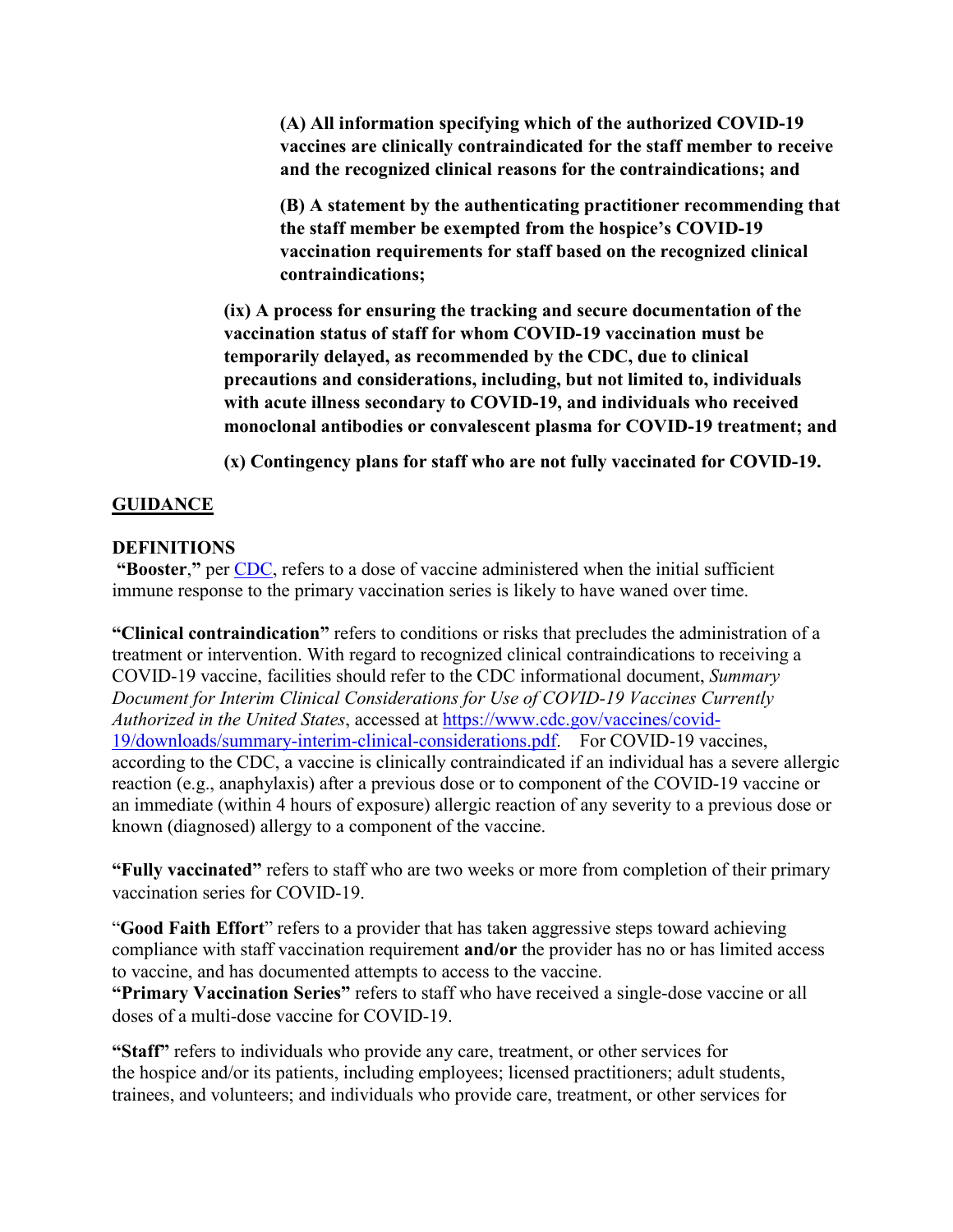the hospice and/or its patients, under contract or other arrangement. This also includes individuals under contract or arrangement with the hospice, including hospice and dialysis staff, physical therapists, occupational therapists, mental health professionals, licensed practitioners, or adult students, trainees or volunteers. **Staff would not include anyone who provides only telemedicine services or support services outside of the hospice and who does not have any direct contact with patients and other staff specified in paragraph (d)(1).**

**"Temporarily delayed vaccination"** refers to vaccination that must be temporarily postponed, as recommended by CDC, due to clinical precautions and considerations, including, but not limited to, individuals with acute illness secondary to COVID-19, or individuals who received monoclonal antibodies or convalescent plasma for COVID-19 treatment in the last 90 days. (https://www.cdc.gov/vaccines/covid-19/downloads/summary-interim-clinicalconsiderations.pdf)

## **Background**

All hospices are required to achieve a 100% vaccination rate for their staff through the development of a policy to address vaccination applicable to all staff who provide any care, treatment, or other services for the hospice and/or its patients.

There may be many infrequent services and tasks performed in or for a hospice that is conducted by "one-off" vendors, volunteers, and professionals. Hospices are not required to ensure the vaccination of individuals who very infrequently provide ad hoc non-healthcare services (such as annual elevator inspection), services that are performed exclusively off-site, not at or adjacent to any site of patient care (such as accounting services), but they may choose to extend COVID-19 vaccination requirements to them if feasible. Hospices should consider the frequency of presence, services provided, and proximity to patients and staff.

## **Surveying for Compliance**

Surveyors will begin surveying for compliance 30 days after issuance of QSO-22-07 ALL memorandum, through a full survey for recertification or reaccreditation, federal initial surveys, or a complaint survey. Surveyors will be guided to focus on the vaccination status and hospice policies to address vaccination for staff that regularly work in the hospice (e.g., weekly), using a phased-in approach as described below. Hospices will be expected to meet the following:

## **Vaccination Enforcement**

l

CMS expects all facilities' staff to have received the appropriate number of doses by the timeframes specified in the IFC unless exempted as required by law. **Facility staff vaccination rates under 100% constitute non-compliance under the rule**.

## **Within 30 days following the issuance of this memorandum[1](#page-3-0), if the facility demonstrates:**

• Policies and procedures are developed and implemented for ensuring all facility staff, regardless of clinical responsibility or patient contact are vaccinated for COVID-19, including all required components of the policies and procedures specified below (e.g.,

<span id="page-3-0"></span><sup>&</sup>lt;sup>1</sup> If 30 days falls on a weekend or designated federal holiday, CMS will use enforcement discretion to initiate compliance assessments the next business day.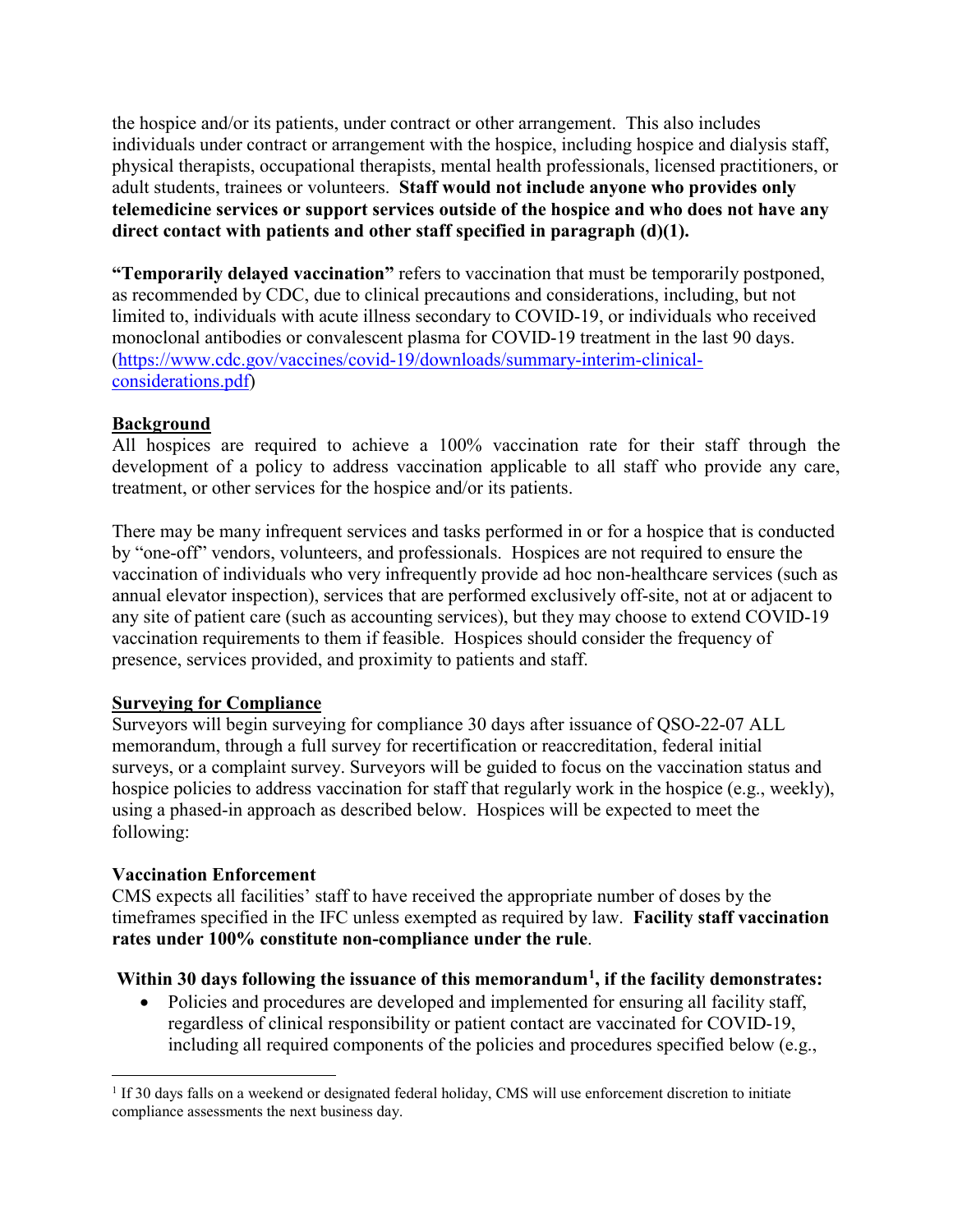related to tracking staff vaccinations, documenting medical and religious exemptions, etc.); **and**

- 100% of staff have received at least one dose of COVID-19 vaccine or have a pending request for, or have been granted a qualifying exemption, or are identified as having a temporary delay as recommended by the CDC, the **facility is compliant under the rule; or**
- Less than 100% of all staff have received at least one dose of COVID-19 vaccine, or have a pending request for, or have been granted a qualifying exemption, or are identified as having a temporary delay as recommended by the CDC, the **facility is non-compliant under the rule.** The facility will receive notice<sup>[2](#page-4-0)</sup> of their non-compliance with the  $100\%$ standard. A facility that is above 80% **and** has a plan to achieve a 100% staff vaccination rate within 60 days would not be subject to additional enforcement action. States should work with their CMS location for cases that exceed these thresholds, yet pose a threat to patient health and safety. Facilities that do not meet these parameters could be subject to additional enforcement actions depending on the severity of the deficiency and the type of facility (e.g., plans of correction and termination).

#### **Within 60 days following the issuance of this memorandum[3](#page-4-1)**, **if the facility demonstrates:**

- Policies and procedures are developed and implemented for ensuring all facility staff, regardless of clinical responsibility or resident contact are vaccinated for COVID-19, including all required components of the policies and procedures specified below (e.g., related to tracking staff vaccinations, documenting medical and religious exemptions, etc.); and
- $\bullet$  100% of staff have received the necessary doses to complete the vaccine series (i.e., one dose of a single-dose vaccine or all doses of a multiple vaccine series) or have been granted a qualifying exemption, or identified as having a temporary delay as recommended by the CDC, the **facility is compliant under the rule; or**
- Less than 100% of all staff have received at least one dose of a single-dose vaccine, or all doses of a multiple vaccine series, or have been granted a qualifying exemption, or identified as having a temporary delay as recommended by the CDC, the **facility is noncompliant under the rule.** The facility will receive notice<sup>[4](#page-4-2)</sup> of their non-compliance with the 100% standard. A facility that is above 90% and has a plan to achieve a 100% staff vaccination rate within 30 days would not be subject to an enforcement action. States should work with their CMS location for cases that exceed these thresholds, yet pose a threat to patient health and safety. Facilities that do not meet these parameters could be subject to additional enforcement actions depending on the severity of the deficiency and the type of facility (e.g., plan of correction, termination).

## **Within 90 days and thereafter following issuance of the memorandum**, **facilities failing to maintain compliance with the 100% standard may be subject to enforcement action.**

 $\overline{a}$ 

<span id="page-4-0"></span><sup>&</sup>lt;sup>2</sup> This information will be communicated through the CMS Form-2567, using the appropriate Automated Survey Process Environment (ASPEN).

<span id="page-4-1"></span><sup>&</sup>lt;sup>3</sup> <sup>3</sup> If 60 days falls on a weekend or designated federal holiday, CMS will use enforcement discretion to initiate compliance assessments the next business day.

<span id="page-4-2"></span><sup>4</sup> This information will be communicated through the CMS Form-2567, using the appropriate Automated Survey Process Environment (ASPEN).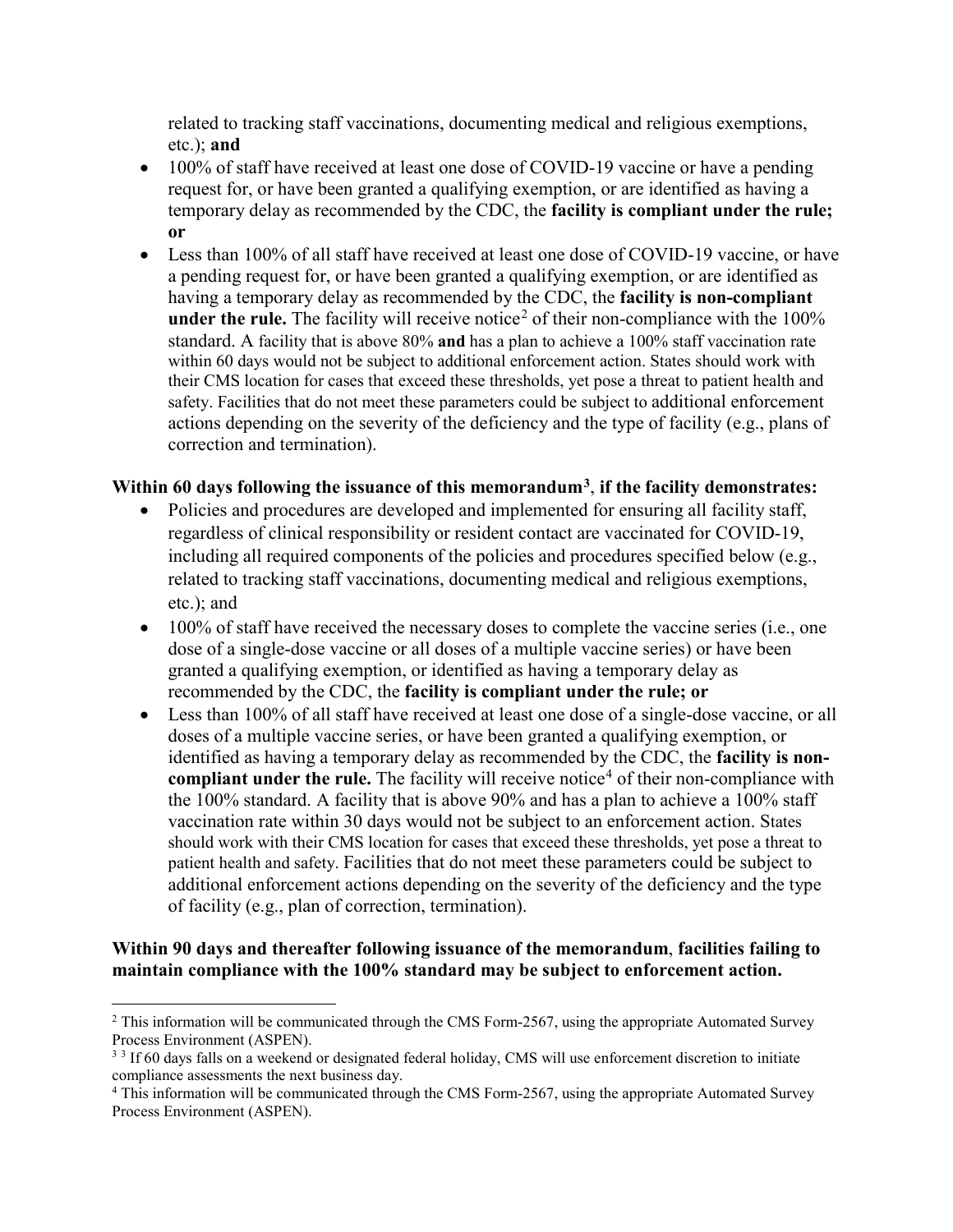**Note**: The requirements described above do not include the 14-day waiting period as identified by CDC for full vaccination. Rather these requirements are considered met with the completed vaccine series (i.e., one dose of a single dose vaccine, or final dose of a multi-dose vaccine series).

#### **Policies and Procedures**

The hospice policies and procedures must be implemented within **30 days[5](#page-5-0)** of the publication of this regulation and address each of the following components:

Hospice must have a process for ensuring all staff (as defined above) have received at least a single-dose, or the first dose of a multi-dose COVID-19 vaccine series prior to providing any care, treatment, or other services for the facility and/or its patients.

The policy must also ensure those staff who are not yet fully vaccinated, or who have been granted an exemption or accommodation as authorized by law, or who have a temporary delay, adhere to additional precautions that are intended to mitigate the spread of COVID-19. There are a variety of actions or job modifications a facility can implement to potentially reduce the risk of COVID-19 transmission including, but not limited to:

- Reassigning staff who have not completed their primary vaccination series to nonpatient care areas, to duties that can be performed remotely (i.e., telework), or to duties which limit exposure to those most at risk (e.g., assign to patients who are not immunocompromised, unvaccinated);
- Requiring staff who have not completed their primary vaccination series to follow additional, [CDC-recommended precautions,](https://www.cdc.gov/coronavirus/2019-ncov/hcp/infection-control-recommendations.html) such as adhering to universal source control and physical distancing measures in areas that are restricted from patient access (e.g., staff meeting rooms, kitchen), even if the facility or service site is located in a county with low to moderate community transmission.
- Requiring at least weekly testing for exempted staff and staff who have not completed their primary vaccination series, until the regulatory requirement is met, regardless of whether the facility or service site is located in a county with low to moderate community transmission, in addition to following CDC recommendations for testing unvaccinated in facilities located in counties with substantial to high community transmission.
- Requiring staff who have not completed their primary vaccination series to use a NIOSHapproved N95 or equivalent or higher-level respirator for source control, regardless of whether they are providing direct care to or otherwise interacting with patients

Facilities may also consult with their local health departments to identify other actions that can potentially reduce the risk of COVID-19 transmission from unvaccinated staff.

The hospice must track and securely document:

<span id="page-5-0"></span>l <sup>5</sup> If 30 days falls on a weekend or designated federal holiday, CMS will use enforcement discretion to initiate compliance assessments the next business day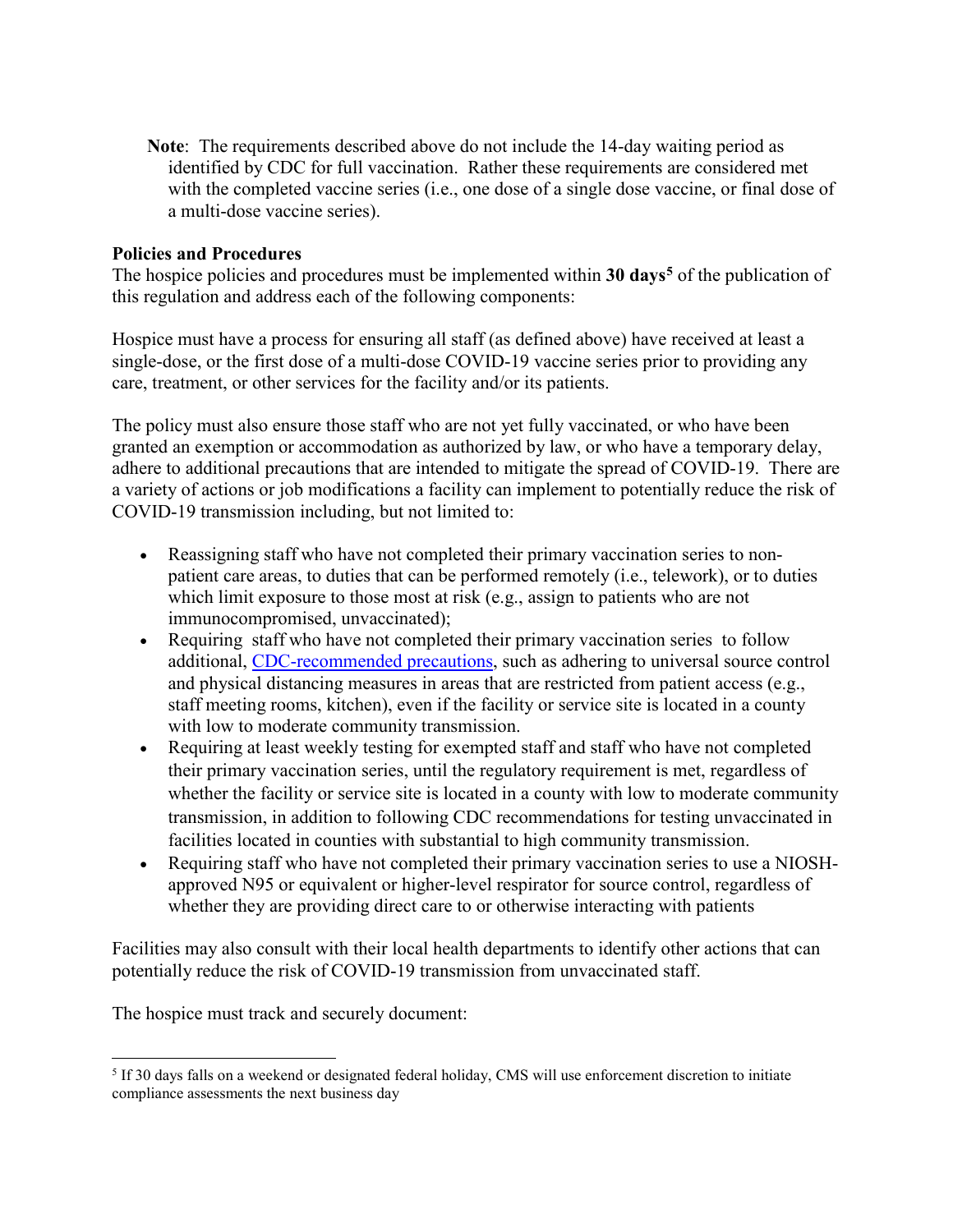- Each staff member's vaccination status (this should include the specific vaccine received, and the dates of each dose received, or the date of the next scheduled dose for a multidose vaccine);
- Any staff member who has obtained any booster doses (this should include the specific vaccine booster received and the date of the administration of the booster);
- Staff who have been granted an exemption from vaccination (this should include type of exemption and supporting documentation) requirements by the hospice; and
- Staff for whom COVID-19 vaccination must be temporarily delayed and should track when the identified staff can safely resume their vaccination.

Facilities that employ or contract staff who telework full-time (e.g., 100 percent of their time is remote from sites of patient care and staff who do work at sites of care) should identify these individuals as a part of implementing the facility's policies and procedures, but those individuals are not subject to the vaccination requirements. Note, however, that these individuals may be subject to other federal requirements for COVID-19 vaccination. Facilities have the flexibility to use the tracking tools of their choice; however, they must provide evidence of this tracking for surveyor review. Additionally, facilities' tracking mechanism should clearly identify each staff's role, assigned work area, and how they interact with patients. This includes staff who are contracted, volunteers, or students.

## **Vaccination Exemptions:**

Facilities must have a process by which staff may request an exemption from COVID-19 vaccination based on an applicable Federal law. This process should clearly identify how an exemption is requested, and to whom the request must be made. Additionally, facilities must have a process for collecting and evaluating such requests, including the tracking and secure documentation of information provided by those staff who have requested exemption, the facility's determination of the request, and any accommodations that are granted.

**Note:** Staff who are unable to furnish proper exemption documentation must be vaccinated or the facility must follow the actions for unvaccinated staff.

## **Medical Exemptions:**

Certain allergies, or recognized medical conditions may provide grounds for exemption. With regard to recognized clinical contraindications to receiving a COVID-19 vaccine, hospices should refer to the CDC informational document, *Summary Document for Interim Clinical Considerations for Use of COVID-19 Vaccines Currently Authorized in the United States*, accessed at https://www.cdc.gov/vaccines/covid-19/downloads/summary-interim-clinicalconsiderations.pdf. In general, CDC considers a history of a severe allergic reaction (e.g., anaphylaxis) after a previous dose or to a component of the COVID-19 vaccine, or an immediate allergic reaction of any severity to a previous dose, or known (diagnosed) allergy to a component of the COVID-19 vaccine, to be a contraindication to vaccination with COVID-19 vaccines.

Medical exemption documentation must specify which authorized or licensed COVID-19 vaccine is clinically contraindicated for the staff member and the recognized clinical reasons for the contraindication. The documentation must also include a statement recommending that the staff member be exempted from the hospice's COVID-19 vaccination requirements based on the medical contraindications.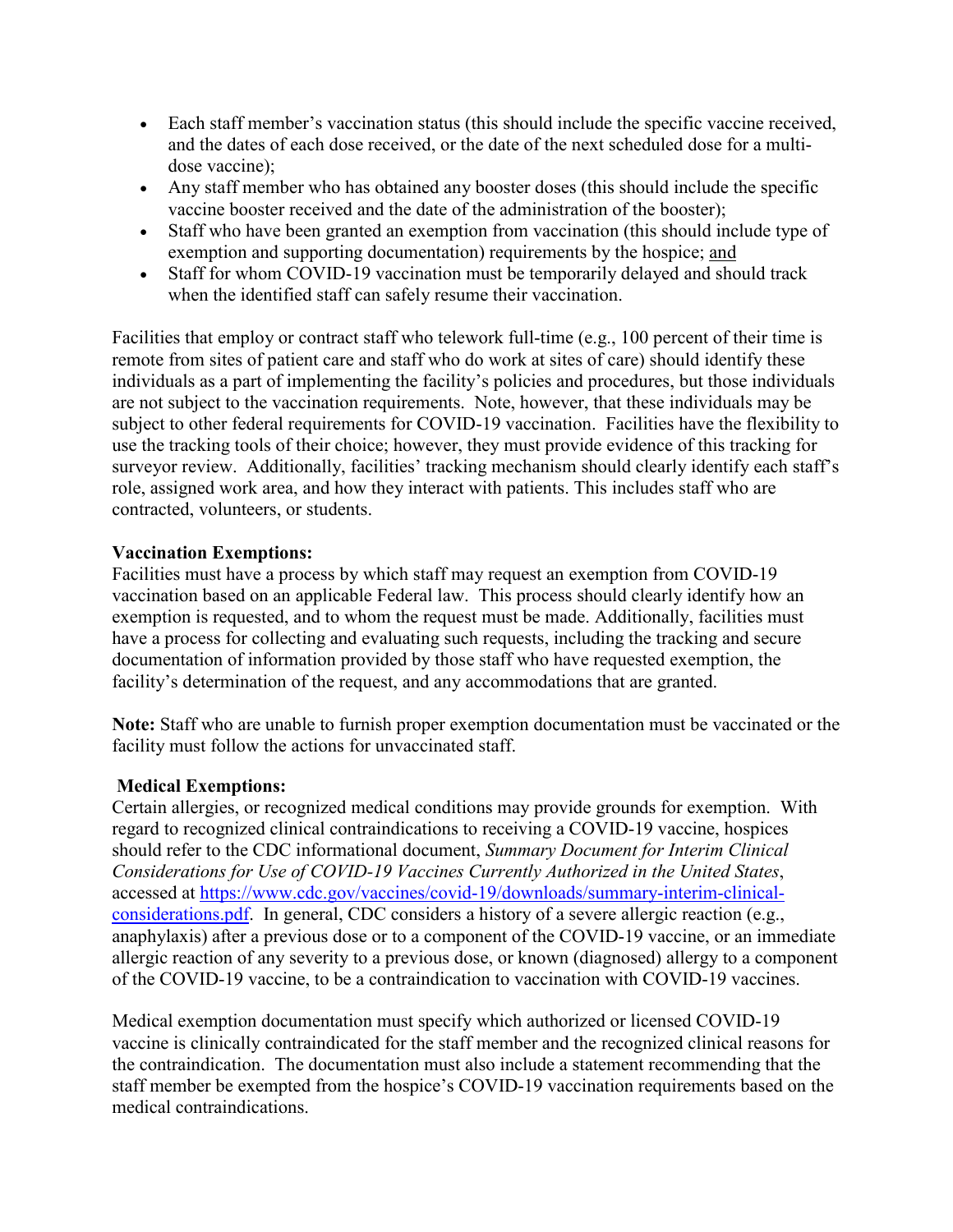A staff member who requests a medical exemption from vaccination must provide documentation signed and dated by a licensed practitioner acting within their respective scope of practice and in accordance with all applicable State and local laws. The individual who signs the exemption documentation cannot be the same individual requesting the exemption.

Hospices must have a process to track and secure documentation of the vaccine status of staff whose vaccine is temporarily delayed. CDC recommends a temporary delay in administering the COVID-19 vaccination due to clinical precautions and considerations such as individuals with acute illness secondary to COVID-19 illness, and individuals who received monoclonal antibodies, or convalescent plasma for COVID-19 treatment.

## **Non-Medical Exemptions, Including Religious Exemptions:**

Requests for non-medical exemptions, such as a religious exemption in accordance with Title VII, must be documented and evaluated in accordance with each hospice's policies and procedures. We direct hospices to the Equal Employment Opportunity Commission (EEOC) Compliance Manual on Religious Discrimination (https://www.eeoc.gov/laws/guidance/section-12-religious-discrimination) for information on evaluating and responding to such requests.

**Note**: Surveyors will **not** evaluate the details of the request for a religious exemption, **nor** the rationale for the hospice's acceptance or denial of the request. Rather, surveyors will review to ensure the hospice has an effective process for staff to request a religious exemption for a sincerely held religious belief.

## **Accommodations of Unvaccinated Staff with a Qualifying Exemption**:

While accommodations could be appropriate under certain limited circumstances, no accommodation should be provided to staff that is not legally required. For individual staff members that have valid reasons for exemption, the hospice covered by this IFC can address those individually. An example of an accommodation for an unvaccinated employee with a qualifying exemption could include mandatory routine COVID-19 testing in accordance with OSHA and CDC guidelines, physical distancing from co-workers and patients, re-assignment or modification of duties, teleworking, or a combination of these actions. Accommodations can be addressed in the hospice's policies and procedures.

Staff who have been granted an exemption to COVID-19 vaccination requirements should adhere to national infection prevention and control standards for unvaccinated health care personnel. For additional information see CDC's Interim Infection Prevention and Control Recommendations for Healthcare Personnel During the Coronavirus Disease 2019 (COVID-19) Pandemic webpage.

Regulatory Provisions implemented **60 days after issuance of this memorandum:** Facilities must have a process for ensuring that all staff are fully vaccinated for COVID-19, except for those staff who have been granted exemptions to the vaccination requirements of this section, or those staff for whom COVID-19 vaccination must be temporarily delayed, as recommended by CDC, due to clinical precautions and considerations.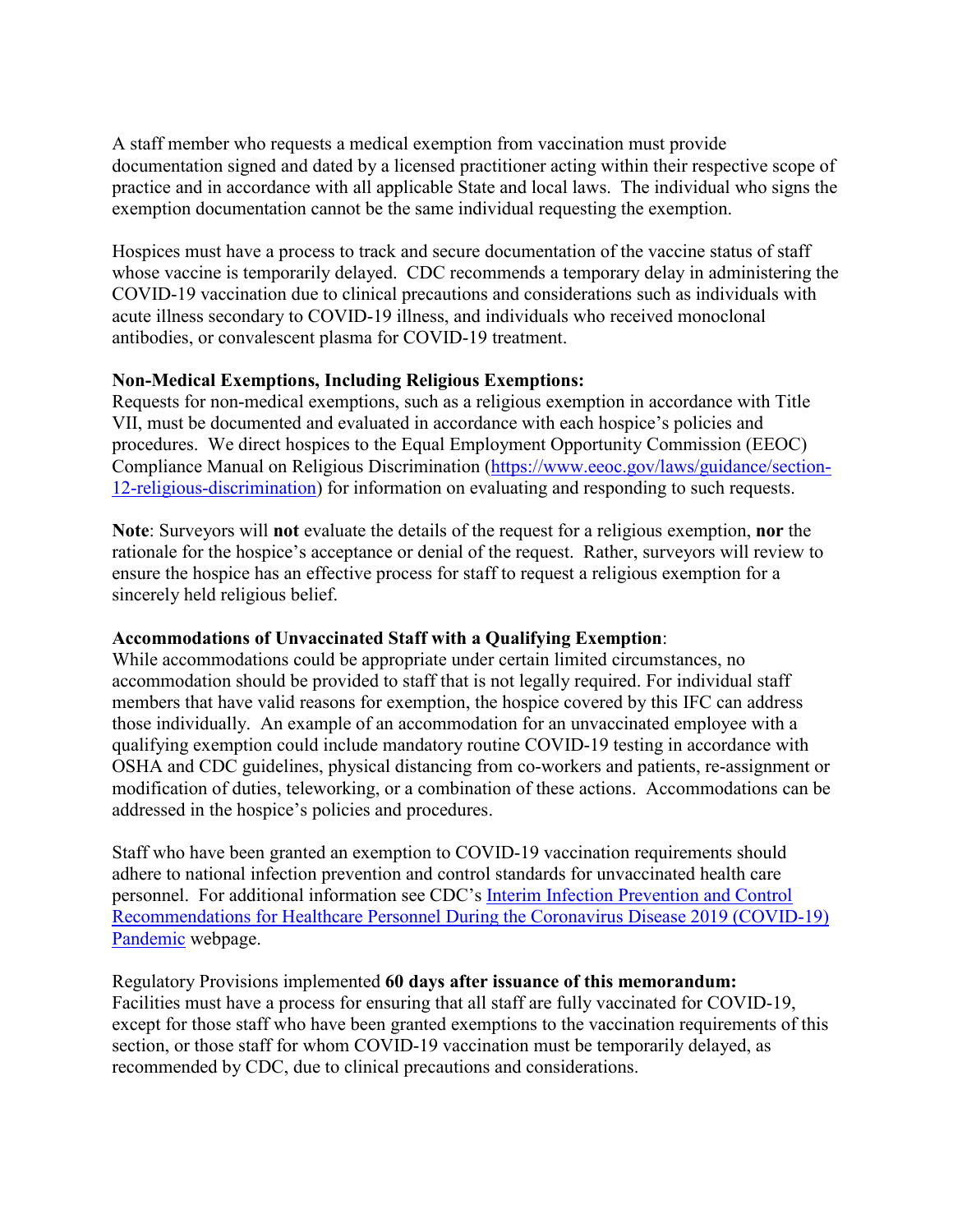## **Contingency Plan**

For staff that are not fully vaccinated, the hospice must develop contingency plans for staff who have not completed the primary vaccination series for COVID-

Contingency plans should include actions that the hospice would take when staff have indicated that they will not get vaccinated and do not qualify for an exemption, but contingency plans should also address staff who are not fully vaccinated due to an exemption or temporary delay in vaccination, such as through the additional precautions. Facilities should prioritize contingency plans for those staff that have obtained no doses of any vaccine over staff that have received a single dose of a multi-dose vaccine. For example, contingency plans could include a deadline for staff to have obtained their first dose of a multiple-dose vaccine. The plans should also indicate the actions the hospice will take if the deadline is not met, such as actively seeking replacement staff through advertising or obtaining temporary vaccinated staff until permanent vaccinated replacements can be found.

#### *Survey Process*

Compliance will be assessed through observation, interview, and record review as part of the survey process.

- 1. Entrance Conference
	- Surveyors will ask hospices to provide vaccination policies and procedures. At a minimum, the policy and procedures must provide:
		- o A process for ensuring all required staff have received, at a minimum, the first dose of a multi-dose COVID-19 vaccine, or a one-dose COVID-19 vaccine, before staff provide any care, treatment, or other services for the hospice and/or its patients;
		- o A process for ensuring that all required staff are fully vaccinated;
		- o A process for ensuring that the hospice continues to follow all standards of infection prevention and control practice, for reducing the transmission and spread of COVID-19 in the hospice, especially by those staff who are unvaccinated or who are not yet fully vaccinated;
		- o A process for tracking and securely documenting the COVID-19 vaccination status for all required staff;
		- o A process for ensuring all staff obtain any recommended booster doses, and any recommended additional doses for individuals who are immunocompromised, in accordance with the recommended timing of such doses;
		- o A process by which staff may request a vaccine exemption from the COVID-19 vaccination requirements based on recognized clinical contraindications or applicable Federal laws, such as religious beliefs or other accommodations;
		- o A process for tracking and securely documenting information confirming recognized clinical contraindications to COVID-19 vaccines provided by those staff who have requested and have been granted a medical exemption to vaccination;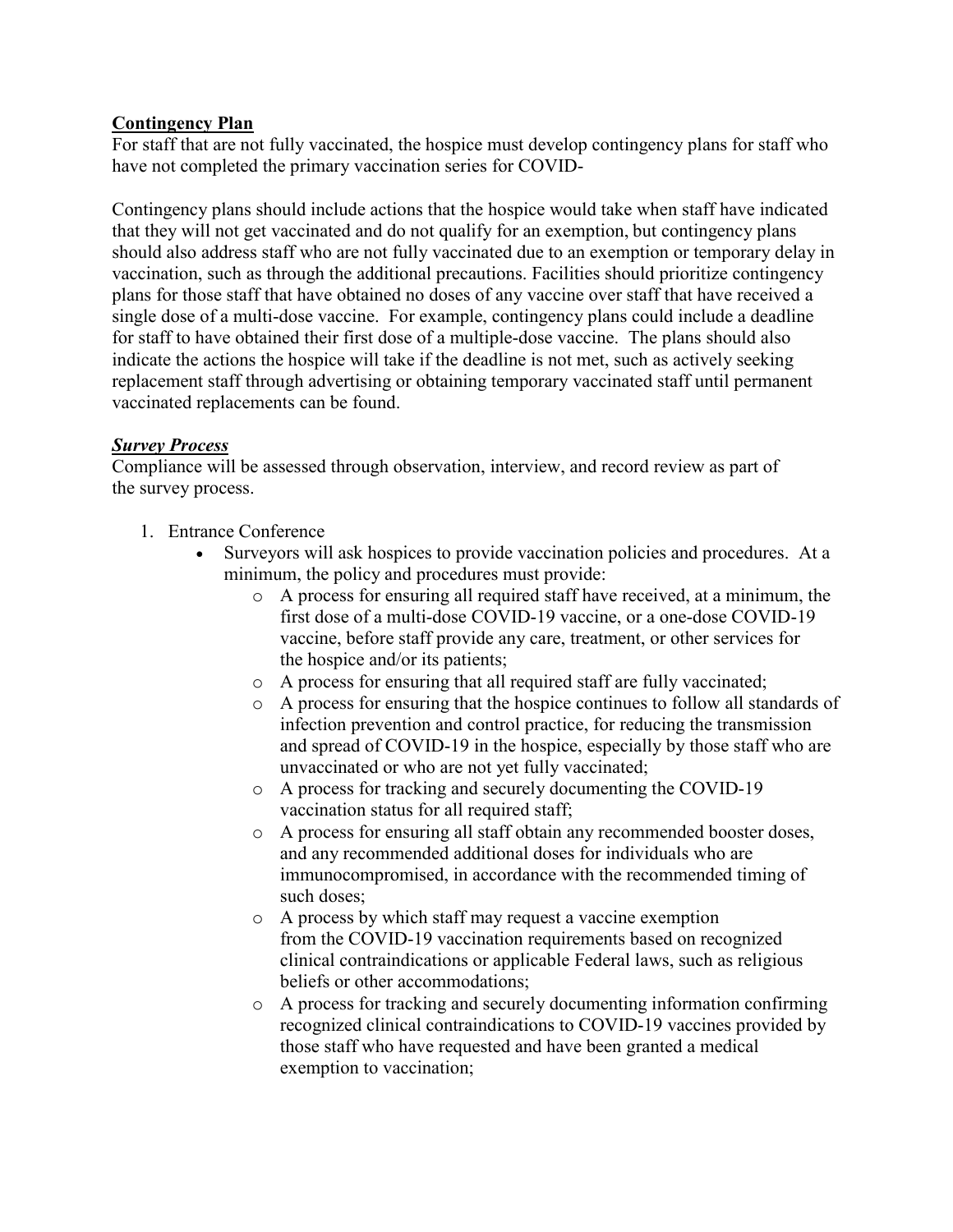- o A process for ensuring that all documentation, which confirms recognized clinical contraindications to COVID-19 vaccines and which supports staff requests for medical exemptions from vaccination, has been signed and dated by a licensed practitioner, who is not the individual requesting the exemption, and who is acting within their respective scope of practice as defined by, and in accordance with, all applicable State and local laws, and for further ensuring that such documentation contains
	- all information specifying which of the authorized COVID-19 vaccines are clinically contraindicated for the staff member to receive and the recognized clinical reasons for the contraindications; and
	- a statement by the authenticating practitioner recommending that the staff member be exempted from the hospice's COVID-19 vaccination requirements for staff based on the recognized clinical contraindications;
- o A process for ensuring the tracking and secure documentation of the vaccination status of staff for whom COVID-19 vaccination must be temporarily delayed, as recommended by the CDC, due to clinical precautions and considerations, including, but not limited to, individuals with acute illness secondary to COVID-19, or individuals who received monoclonal antibodies or convalescent plasma for COVID-19 treatment; and
- o Contingency plans for staff that are not yet vaccinated for COVID-19 (and without an exemption for medical contraindications or without a temporary delay in vaccination due to clinical considerations as recommended by the CDC and as specified in paragraph  $(d)(3)(x)$ ), including deadlines for staff to be vaccinated.
- The hospice will provide a list of all staff and their vaccine status.
	- o Including the percentage of unvaccinated staff, excluding those staff that have approved exemptions
	- o If any concerns are identified with the staff vaccine status list, surveyors should verify the percentage of vaccinated staff.
	- o The hospice must identify any staff member remaining unvaccinated because it's medically contraindicated or has a religious exemption.
	- o The hospice must also identify newly hired staff (hired in the last 60 days).
	- o The hospice must indicate the position or role of each staff member
- 2. Record Review, interview, and observations:
	- Surveyors will review the policy and procedure to ensure all components are present.
	- Surveyors will review any contingency plan developed to mitigate the spread of Covid-19 infections by the hospice may include:
		- o Requiring unvaccinated staff to follow additional, [CDC-recommended](https://www.cdc.gov/coronavirus/2019-ncov/hcp/infection-control-recommendations.html)  [precautions,](https://www.cdc.gov/coronavirus/2019-ncov/hcp/infection-control-recommendations.html) such adhering to universal source control and physical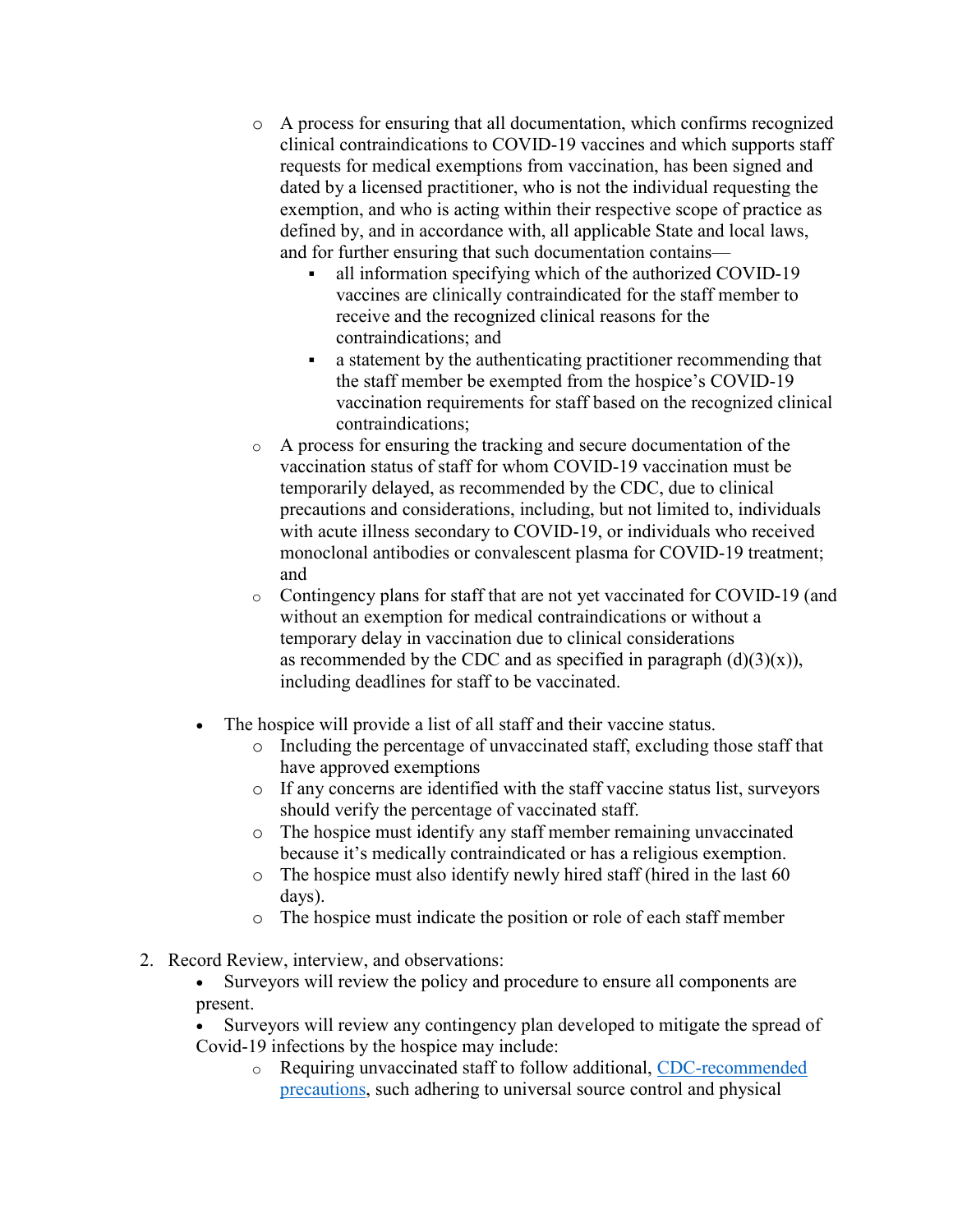distancing measures in areas that are restricted from patient access (e.g., staff meeting rooms, kitchen), even if the facility or service site is located in a county with low to moderate community transmission.

- o Reassigning unvaccinated staff to non-patient care areas, to duties that can be performed remotely (i.e., telework), or to duties which limit exposure to those most at risk (e.g., assign to patients who are not immunocompromised, unvaccinated);
- Requiring at least weekly testing for unvaccinated staff, regardless of whether the facility or service site is located in a county with low to moderate community transmission
- $\circ$  Requiring unvaccinated staff to use a NIOSH-approved N95 or equivalent or higher-level respirator for source control, regardless of whether they are providing direct care to or otherwise interacting with patients
- Surveyors will select a sample of staff based on current staff sample selection guidelines. Surveyors should also examine the documentation of each staff identified as unvaccinated due to medical contraindications. The sample should include (as applicable):
	- o Direct care staff (vaccinated and unvaccinated)
	- o Contracted staff
	- o Direct care staff with an exemption
- For each individual identified by the hospice as vaccinated, surveyors will:
	- o Review hospice records to verify vaccination status. Examples of acceptable forms of proof of vaccination include:
		- CDC COVID-19 vaccination record card (or a legible photo of the card),
		- Documentation of vaccination from a health care provider or electronic health record, or
		- State immunization information system record.
	- o Conduct follow-up interviews with staff and administration if any discrepancies are identified. If applicable, determine if any additional doses were provided.
- For each individual identified by the hospice as unvaccinated, surveyors will
	- o Review hospice records
	- o Determine, if they have been educated and offered vaccination
	- o Interview staff and ask if they plan to get vaccinated, if they have declined to get vaccinated, and if they have a medical contraindication or religious exemption.
		- Request and review documentation of medical contraindication.
		- Request to see employee record of the staff education on the hospice policy and procedure regarding unvaccinated individuals.
	- o Observe staff providing care to determine compliance with current standards of practice with infection control and prevention.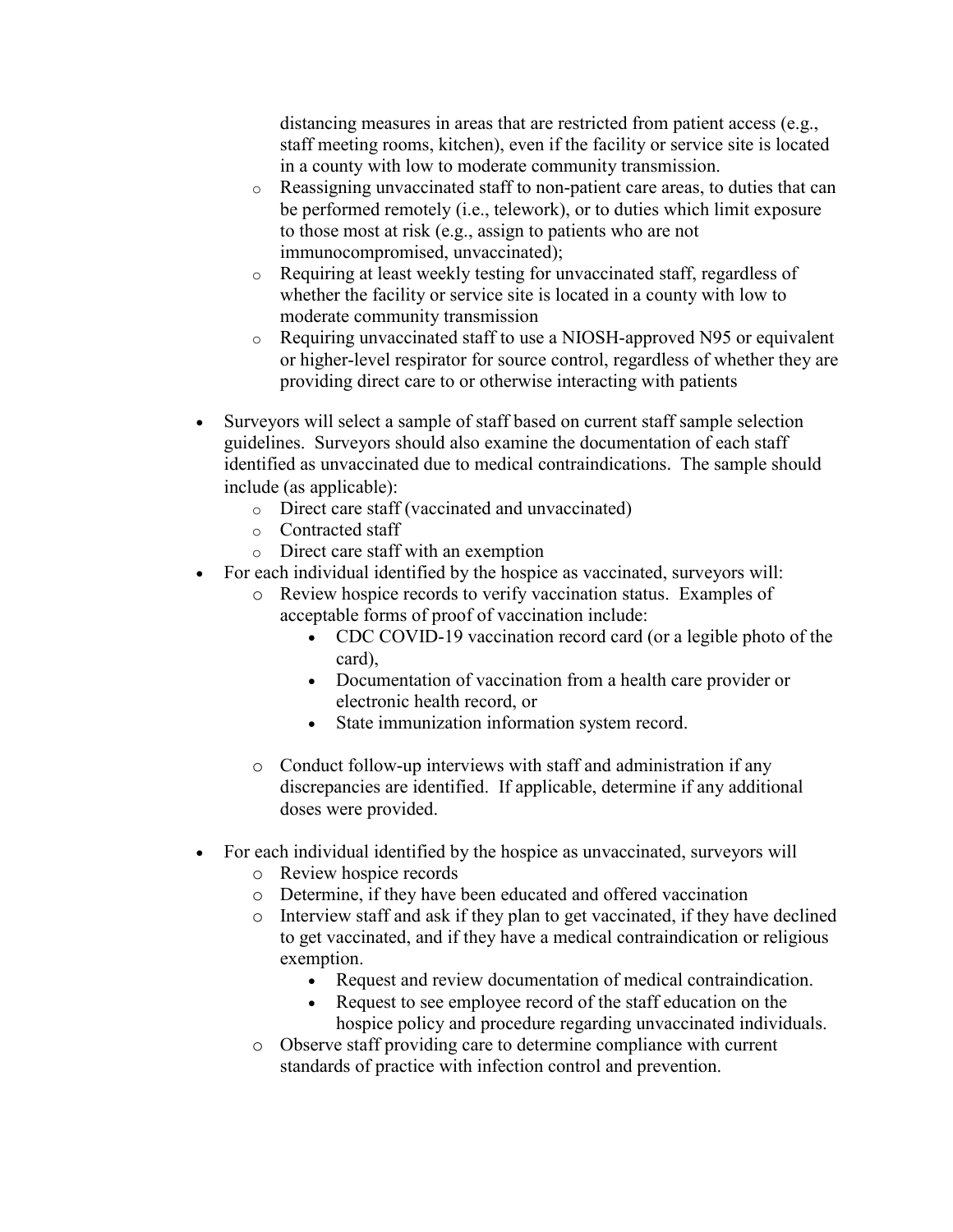- For each individual identified by the hospice as unvaccinated due to a medical contraindication:
	- o Review and verify all required documentation.
		- Signed and dated by physician or advanced practice provider
		- States the specific vaccine that is contraindicated The recognized clinical reason for the contraindication with a statement recommending exemption.

General Information: [https://www.cdc.gov/vaccines/covid-19/clinical-considerations/covid-19](https://www.cdc.gov/vaccines/covid-19/clinical-considerations/covid-19-vaccines-us.html?CDC_AA_refVal=https%3A%2F%2Fwww.cdc.gov%2Fvaccines%2Fcovid-19%2Finfo-by-product%2Fclinical-considerations.html) [vaccines-us.html?CDC\\_AA\\_refVal=https%3A%2F%2Fwww.cdc.gov%2Fvaccines%2Fcovid-](https://www.cdc.gov/vaccines/covid-19/clinical-considerations/covid-19-vaccines-us.html?CDC_AA_refVal=https%3A%2F%2Fwww.cdc.gov%2Fvaccines%2Fcovid-19%2Finfo-by-product%2Fclinical-considerations.html)[19%2Finfo-by-product%2Fclinical-considerations.html](https://www.cdc.gov/vaccines/covid-19/clinical-considerations/covid-19-vaccines-us.html?CDC_AA_refVal=https%3A%2F%2Fwww.cdc.gov%2Fvaccines%2Fcovid-19%2Finfo-by-product%2Fclinical-considerations.html)

## **Level of Deficiency**

For instances of non-compliance identified through the survey process, the level of deficiency will be determined based on the following criteria: From 30-60 days following issuance of this memorandum, the expected minimum threshold for use in these determinations will be 80%. From 60-90 days following issuance of this memorandum, the expected minimum threshold will be 90%. From 90 days on, the expected minimum threshold will be 100%. States should work with their CMS location for cases that exceed these thresholds, yet pose a threat to patient health and safety not otherwise addressed by the criteria below:

## • **Immediate Jeopardy**:

 $\circ$  40% or more of staff remain unvaccinated creating a likelihood of serious harm

## **OR**

o Did not meet the 100% staff vaccination rate standard; observations of noncompliant infection control practices by staff, (e.g., staff failed to properly don PPE) and 1 or more components of the policies and procedures were not developed or implemented.

## • **Condition Level-**

- o Did not meet the 100% staff vaccination rate standard; **and**
	- o 1 or more components of the policies and procedures were not developed and implemented

## **OR,**

o 21-39% of staff remain unvaccinated creating a likelihood of serious harm.

## • **Standard Level**:

- $\circ$  100% of staff are vaccinated and all new staff have received at least one dose; **and**
	- o 1 or more components of the policies and procedures were not developed and implemented

**OR**,